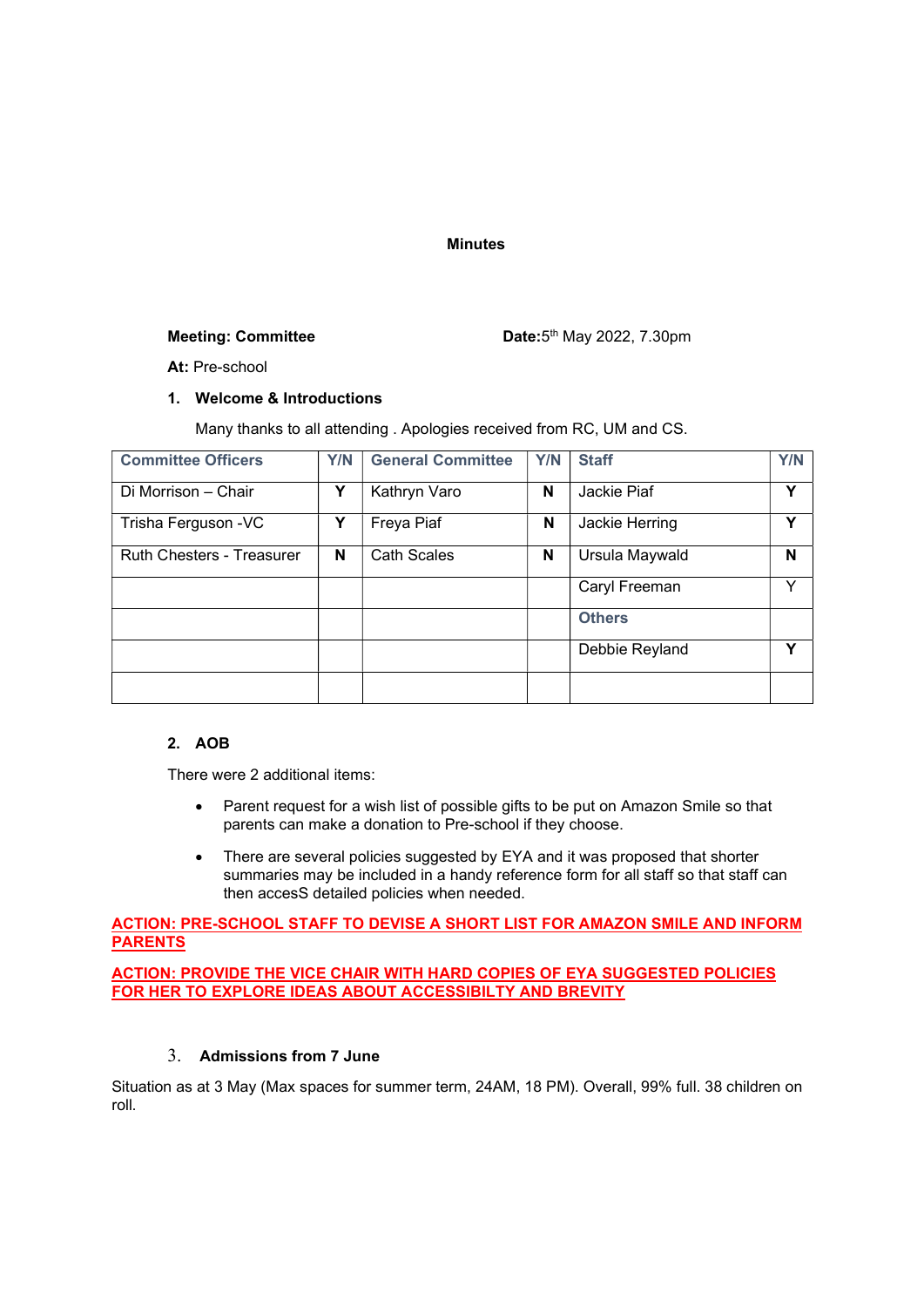|                 |        | <b>Morning</b> | Afternoon | Hot<br><b>lunches</b> |   |
|-----------------|--------|----------------|-----------|-----------------------|---|
|                 | % full | <b>Spaces</b>  | $%$ full  | <b>Spaces</b>         |   |
| <b>Monday</b>   | 100    | 0              | 100       | 0                     | 5 |
| <b>Tuesday</b>  | 96     |                | 100       | 0                     | 6 |
| Wednesday       | 100    | 0              | 100       | 0                     | 5 |
| <b>Thursday</b> | 100    | $\Omega$       | 100       | 0                     | 6 |
| <b>Friday</b>   | 100    | 0              | 89        | $\overline{2}$        | 6 |

We have two children due to start this month

## Waiting list

2 new confirmed starters for Sept 2022

Healthy level of enquiries for Sept 2022 and Jan 2023

3 children possibly deferring reception and staying with us – implications for SEND funding and staffing still unclear.

## 4. Finances

The committee discussed the current position as shown by the latest management accounts. The Pre-school is viable at this time but there are continuing concerns about increased costs at a national level and a rent rise in September 2022. The longer hours offered to parents are becoming increasingly popular and have helped our sustainability. may prove financially beneficial in the longer term.

## 5. New changes – how is it going?

The longer hours are proving very useful to staff as there is more planning time (increasing opportunities to plan around the children's interests), supervisions, sorting and tidying.

Providing hot meals at lunchtime is proving popular but challenging in the early days as many children cannot use cutlery and need a lot of support. Staff are tweaking arrangements to make lunches work more smoothly.

#### 6. Covid 19 issues

Staff recommend to parents that, if children are unwell, then they should not attend Pre-school. As there is much less testing now it is difficult to assess levels of Covid 19. Staff are continuing to be cautious.

## 7. Premises

There are the following concerns about the premises at present:

- Toilets could flush better
- The windows in the Main Room need cleaning
- The Church gate to the car parking area is hazardous (particularly when the bins are left near the gated entrance). The weekly Singing group leads to a larger number of vehicles parked in the area.